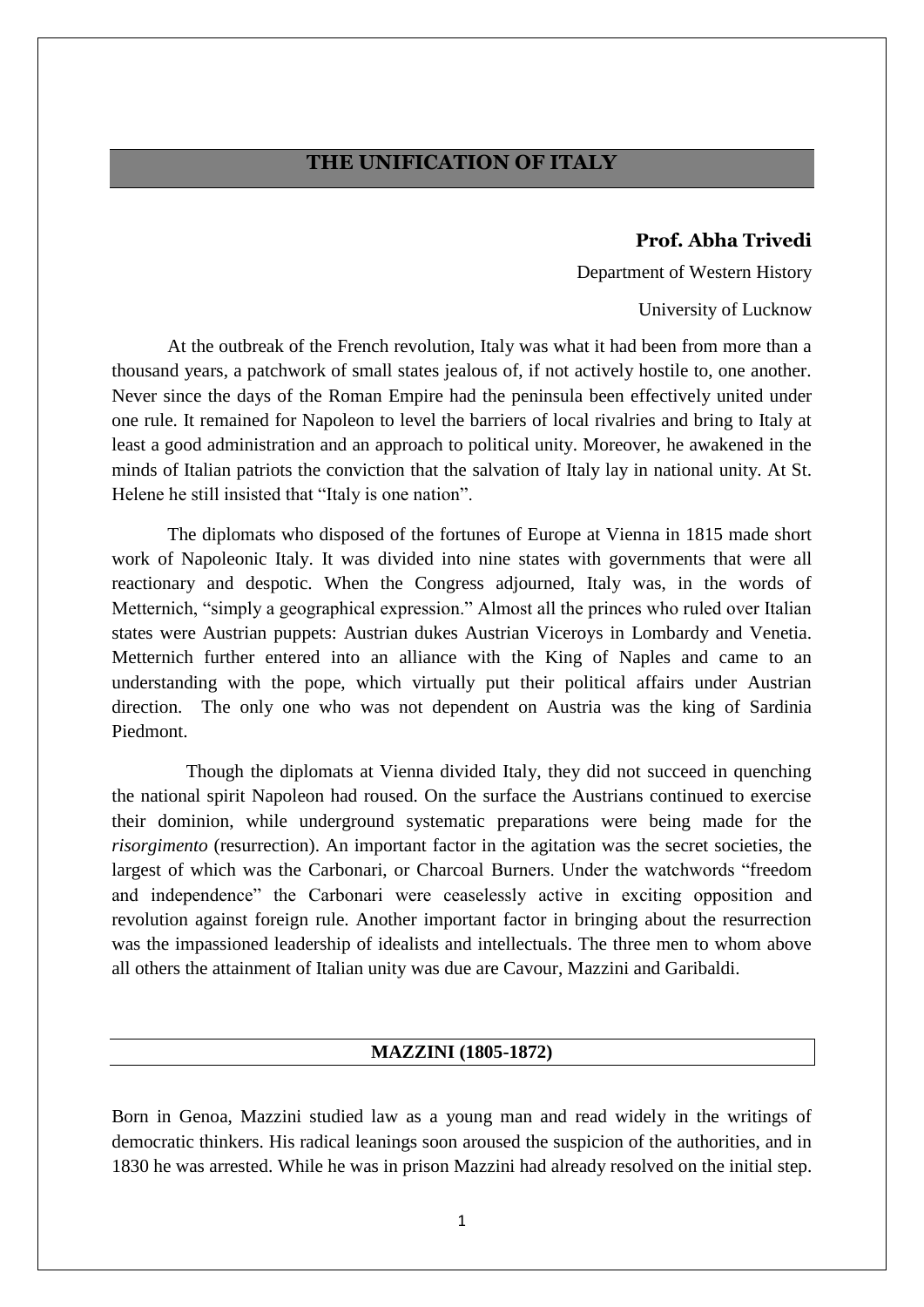Having lost faith in Carbonarism, whose leaders were largely men of advanced years, he decided to entrust the cause of Italy to youthful minds and hands. He organised among the Italian exiles in Marseilles a society called Young Italy (1832). Friends established the first lodge at Genoa, from there it spread rapidly through all northern and central Italy, attracting mostly students, young professional men, and youths of the mercantile classes. The banner of the organisation bore on one side the words "Unity and Independence" and on the other "Liberty, Equality, Humanity". Within two years the membership grew to more than fifty thousand. Besides founding and directing Yong Italy Mazzini wrote many fervent articles and pamphlets which were smuggled into Italy.

The Patriots were at one in the conviction that unity whatever form it might take, could be achieved only through expulsion of the Austrians.

#### **CAVOUR (1810-1861)**

After 1848 the building of Italian unity became essentially the task of the Government of Piedmontese. Count Camillo di Cavour was a Piedmontese by birth. In 1847 he took a definite political step when with several others he founded a journal called *II Risorgimento*, devoted to securing a constitution for Piedmont. In February 1848, Charles Albert granted the Constitution and in June, Cavour took a seat in the parliament elected under its provisions. In the year 1852 he became prime minister. Cavour at once threw himself heart and soul into the work of regenerating Piedmont and achieving Italian unity. He therefore reorganised the army, built new fortresses and increased the military resources. He also gave much attention to the development of industry and commerce; he built numerous railways, negotiated commercial treaties with France, England, Belgium, Holland, and Switzerland.

Moreover by sending an army to Crimea, Piedmont established a strong claim to equality with other states. Cavour attended the Congress of Paris, 1856 and denounced the influence and misgovernment of Austria in the Peninsula. The combined forces of France and Piedmont inflicted a severe defeat on the Austrians at Magenta (June 4) and again at Solferino (June 24, 1859). It seemed as if Austria were about to expelled completely from Italy. Suddenly, however, Napoleon III stopped short and, without consulting his ally, concluded the armistice of Villafranca (July 8) with the Emperor Francis Joseph. By the terms of the treaty which was signed at Zurich on November 10, 1859, Lombardy was annexed to Piedmont, but Venetia remained under Austrian rule. Cavour resigned his premiership in a fit of rage but after a retirement of a few months he returned to take up the struggle again. Stirred by the vigour of Piedmontese leadership, Tuscany, Modena and Parma and Romagna revolted against their rulers and unanimously declared for union with Piedmont. Cavour gained Napoleon III's consent to this by the surrender of Savoy and Nice. Victor Emanuel then accepted the annexation of the four Italian states, and on April 2, 1860, an enlarged parliament, representing nearly half the population of the Peninsula, met at Turin.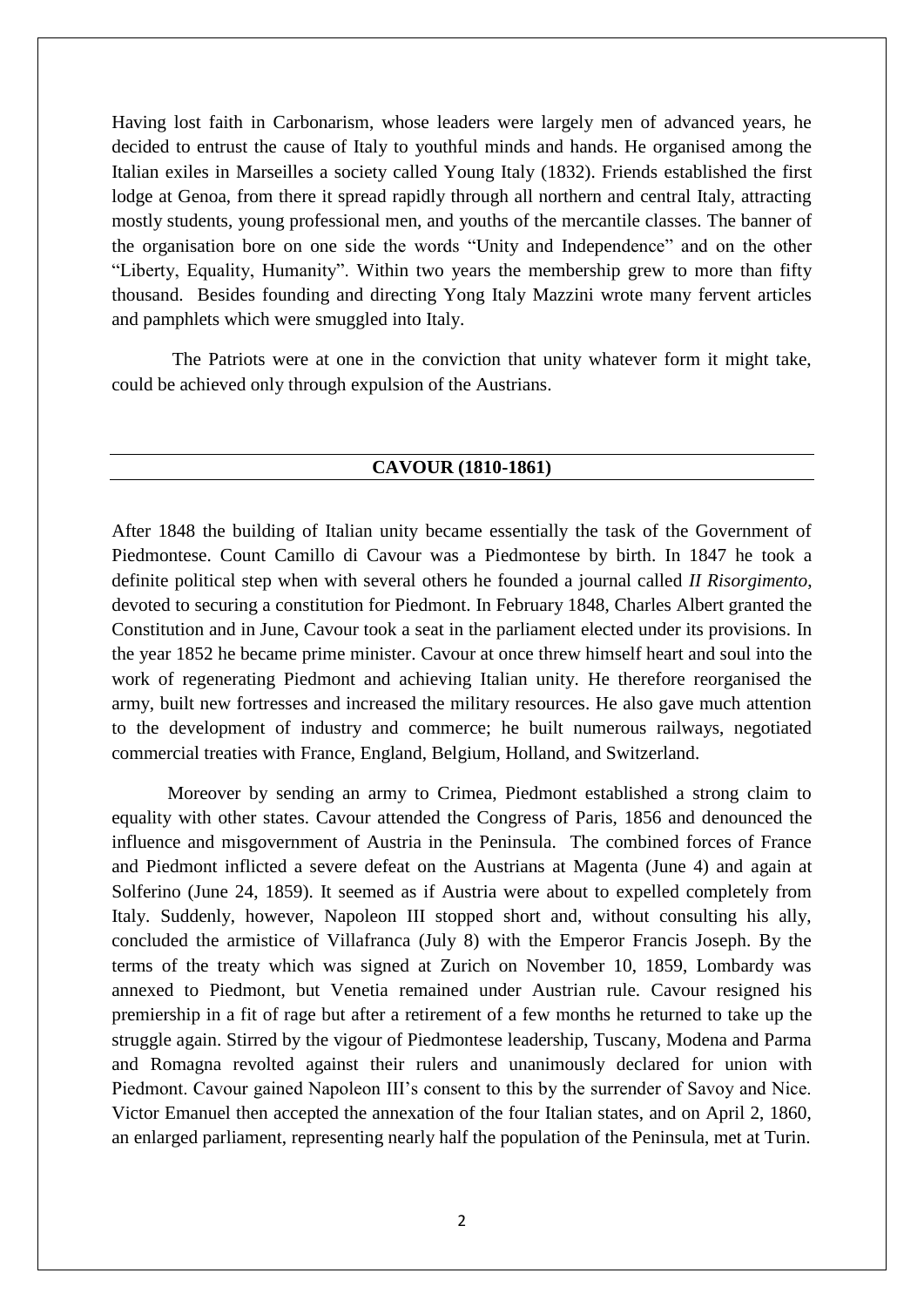#### **GIUSEPPE GARIBALDI (1807-1882)**

The next step in the unification of Italy was taken by Garibaldi. As a young man he joined the society of Young Italy and participated in an attempted insurrection at Genoa in 1833. Condemned to death he managed to escape the country and in 1834 went to South America. There he gained the knowledge of guerrilla fighting that was to serve him so well in the conquest of Sicily and Naples.

 He collected at Genoa a thousand "Red Shorts", so called because of the colour of their uniform, and in May 1860, landed his expedition in Sicily. The opposition he met was overcome so quickly that he was master of the island in a few weeks, after which he crossed to the mainland and advanced almost unopposed on Naples. At his approach Francis II fled and garibaldi entered the capital amidst the joyful acclaim of the populace. After a plebiscite declared for annexation by an almost unanimous vote, Victor Emmanuel II with garibaldi at his side rode into Naples early in November to make the annexation official. Garibaldi now felt that his work was done. Refusing all honours and rewards he withdrew to his island.

Meanwhile the rest of the Papal States, excepting Rome and a small district around it, had also been occupied by Piedmontese troops. On February 18, 1861, the first national parliament representing the north and south met at Turin amid fervent enthusiasm the united kingdom of Italy was proclaimed on March 17, and Victor Emmanuel II was officially styled "by the grace of God and the will of the nation king of Italy." The more difficult part of the work of unification was over. Only Venetia and Rome were still outside the new kingdom.

When Bismarck was ready to crush Austria in 1866, he concluded an alliance with Italy, whose reward for fighting on Prussia's side was to be Venetia. The Italians were defeated by the Austrians both on land and on sea; but the Prussian victory at (Sadowa) Koniggratz (July 3, 1866) was so overwhelming that Prussia won the war, and the new kingdom of Italy received Venetia. Four years later the acquisition of Rome was made possible by the exigencies of the Franco-Prussian war, 1870.

In July, 1871, Victor Emmanuel entered the Eternal City with the cheers of the people. The dream of Cavour and the Italian patriots, which a quarter of a century earlier had provoked smiles in the diplomatic circles of Europe, was fulfilled.

#### **STAGES OF UNIFICATION**

#### **I. Lombardy- War of Liberation, 1859.**

The French Alliance, secured by Cavour at Phombieres in 1858, was a necessary factor in success. 200,000 French troops crossed the Alps, the Austrians were routed at Magenta and retreated to quadrilateral. Napoleon III won at great cost another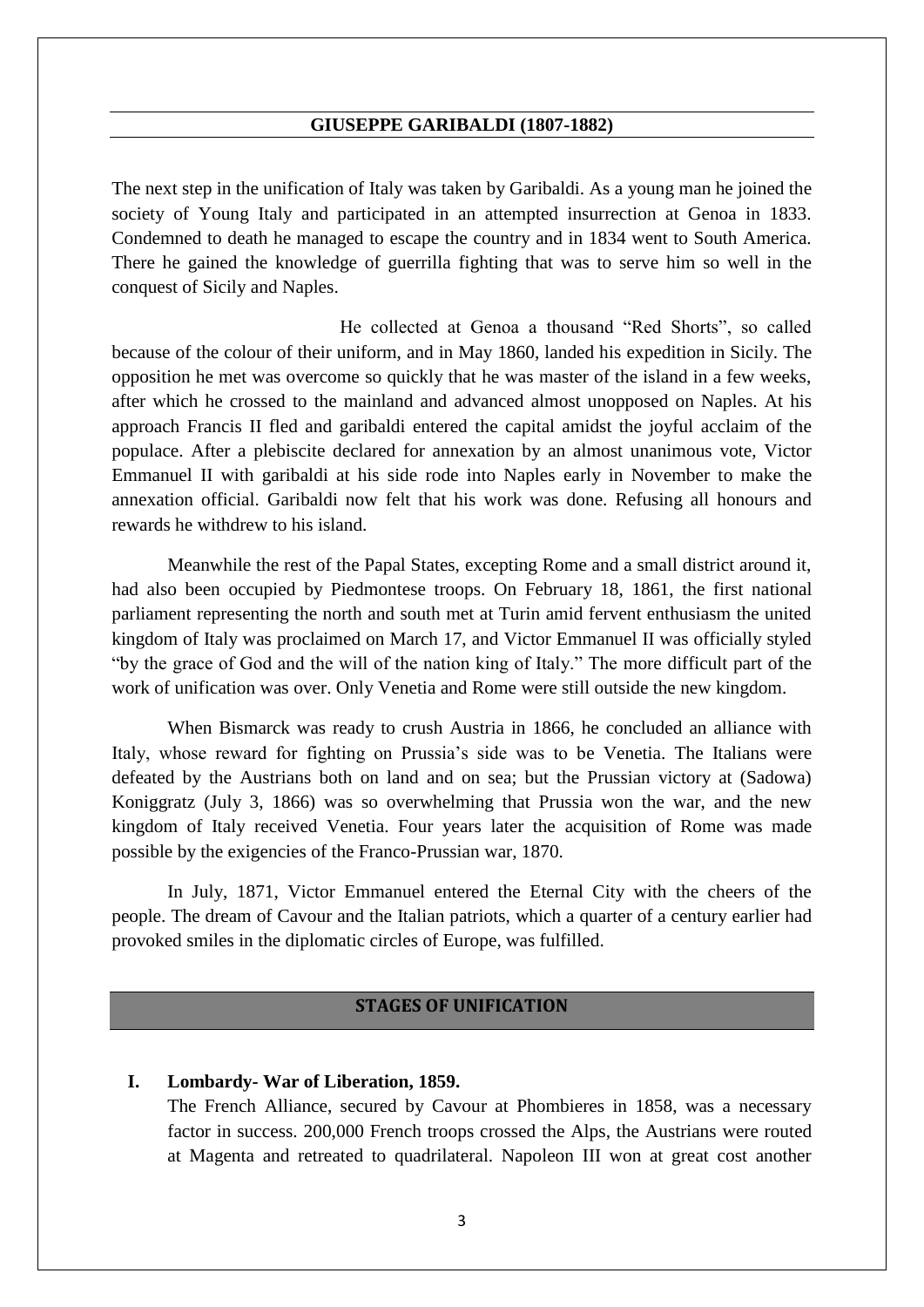victory at *Solferino*, and immediately concluded a pact at *Villafranca,* by which Lombardy passed from Austria to Sardinia.

# **II. The Three Duchies and Romagna- Diplomacy,1860**

Parma, Modena, Tuscany, and the Papal State of Romagna joined Sardinia-Piedmont in 1860. Napoleon III received Nice and Savoy.

# **III. Sicily and Naples- Garibaldi, 1860**

Garibaldi landed at Marsala, acquired Sicily at the battle of *Calatafimi,* and crossed the Straits and advance to Naples with the avowed intention of crowning Victor Emmanuel at *Rome.*

## **IV. Marches and Umbria- Cavour, 1860**

Cavour intervened to check the reckless project of Garibaldi, which would have antagonized Austria and France. He despatched the Sardinian King and army through the Papal States, where the Papal army was defeated at *Castel Fidardo,* to intercept Garibaldi's advance on Rome. Fortunately for Cavour and Italy, Garibaldi was delayed a fortnight on the Volturno by the Neapolitan army. After defeating this army he met Victor Emmanuel at Teano and magnanimously handed over Southern Italy. Kingdom of Italy was set up, 1861

## **V. Venetia- Austro- Prussian War, 1866**

Austria was the common obstacle to unification in Italy and Germany. Bismarck secured an Italian Alliance, 1866. The Treaty of Prague transferred Venetia (without Southern Tyrol) to Italy.

## **VI. Rome- Franco- Prussian War, 1870**

France had now become the common obstacle to German and Italian unification, for after Garibaldi's two attempts to seize Rome (1862- Aspromonte; 1867-Mentana), French troops occupied the city. On the withdrawal of French troops, Victor Emmanuel entered Rome. In 1872 Rome was made the capital of the Italian kingdom.